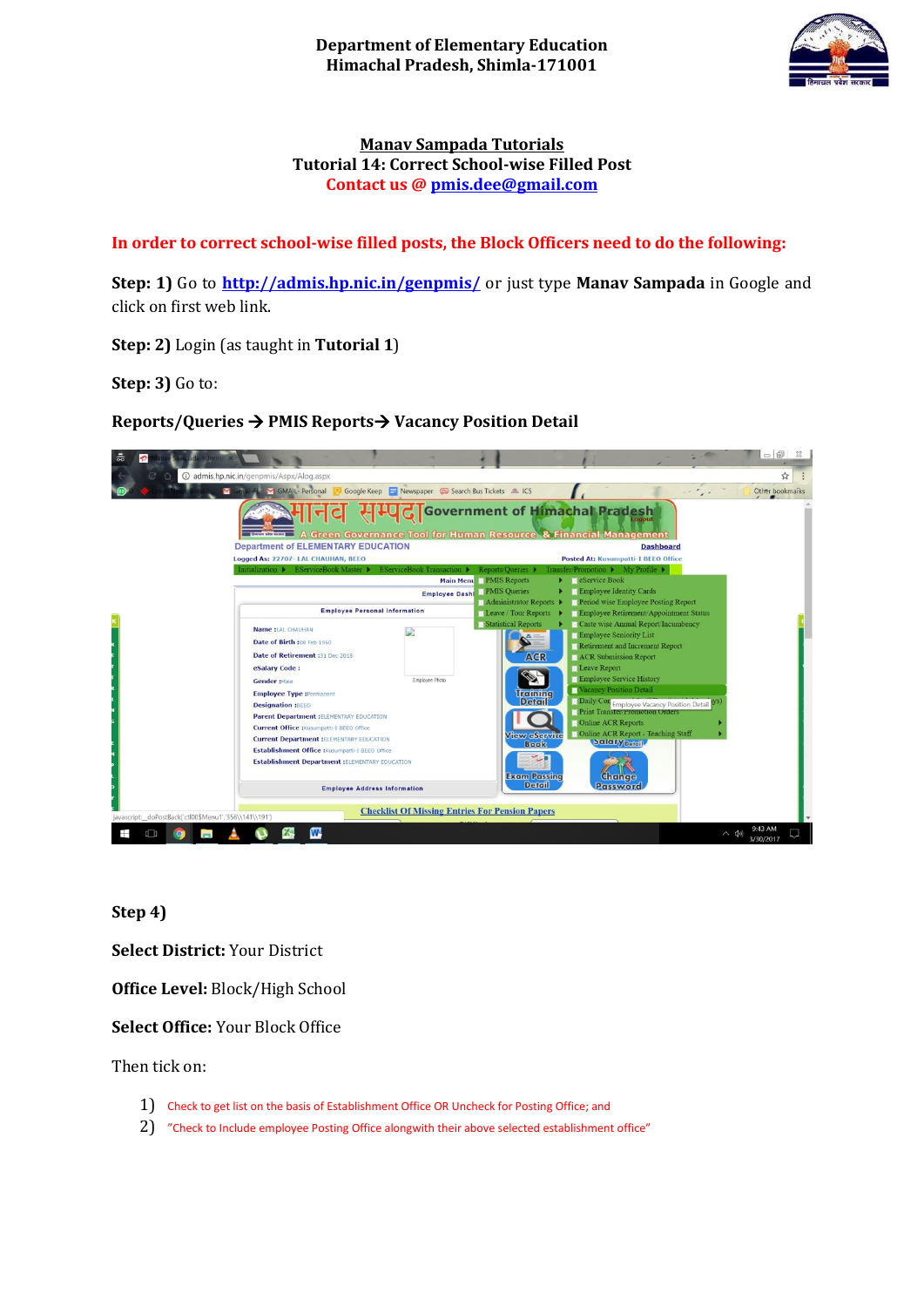## **Department of Elementary Education Himachal Pradesh, Shimla-171001**



|                                                                                  | A Green Governance Tool for Human Resource & Financial Management                                                                                                                    | HHC Government of Himachal Pradesh         | Logout           |  |
|----------------------------------------------------------------------------------|--------------------------------------------------------------------------------------------------------------------------------------------------------------------------------------|--------------------------------------------|------------------|--|
| <b>Department of ELEMENTARY EDUCATION</b><br>Logged As: 22707- LAL CHAUHAN, BEEO |                                                                                                                                                                                      | <b>Posted At: Kusumpatti-I BEEO Office</b> | <b>Dashboard</b> |  |
| Initialization > EServiceBook Master >                                           | EServiceBook Transaction ▶ Reports/Queries ▶                                                                                                                                         | Transfer Promotion ▶ My Profile ▶          |                  |  |
|                                                                                  | <b>Employee Vacancy Position Detail</b><br><b>Vacancy Position</b>                                                                                                                   |                                            |                  |  |
| <b>Select Department</b>                                                         | <b>ELEMENTARY EDUCATION</b>                                                                                                                                                          |                                            |                  |  |
|                                                                                  | <b>KANGRA</b>                                                                                                                                                                        | $\times$ $\overline{\phantom{0}}$          |                  |  |
| <b>Select District</b>                                                           | Block/High School                                                                                                                                                                    | $\times$ $\star$                           |                  |  |
| <b>Select Office Level</b>                                                       | # : Note Selection of either Office or Designation is must                                                                                                                           |                                            |                  |  |
|                                                                                  | Baijnath BEEO (KGR)[DHARAMSHALA, DY.DE(ELEM) (K × *                                                                                                                                  |                                            |                  |  |
| Select Office                                                                    | Check to get list on the basis of Establishment Office OR Uncheck for Posting Office<br>Check to Include employee Posting Office alongwith their above selected establishment office |                                            |                  |  |
| Designation                                                                      | $-ALL-$                                                                                                                                                                              | $\times$ $*$                               |                  |  |
| <b>Status</b>                                                                    | Post Filled                                                                                                                                                                          |                                            |                  |  |
| No. of Employee                                                                  | l0                                                                                                                                                                                   |                                            |                  |  |
|                                                                                  | Submit                                                                                                                                                                               |                                            |                  |  |

And then press "**Submit**"

**Step 5)** You will now be able to see a report of school-wise Sanctioned, Filled, Vacant, etc posts. For now, just check **"Filled Posts"**

You might face three kinds of problems:

- a) The filled posts number is being shown wrong
- b) A school is being shown two or more times
- c) A school from your block is not being shown in this report

## **Solutions: a) The filled posts number is being shown wrong**

## a.1) Go to **Reports/QueriesStatistical ReportsData Entry Status**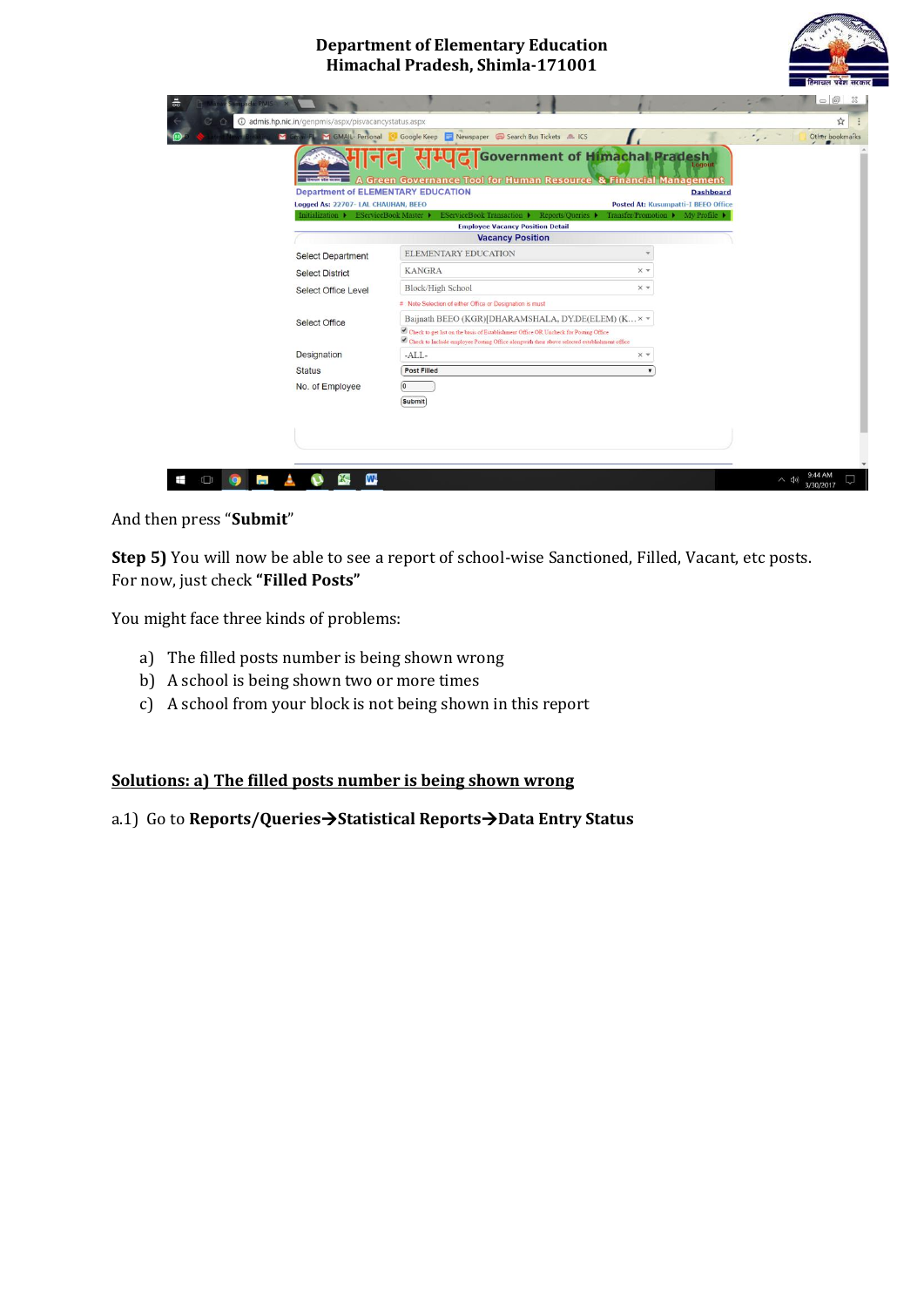#### **Department of Elementary Education Himachal Pradesh, Shimla-171001**





# **a.2)**

**Select Office Level :** Middle/Primary School

**Generate Report:** Without Retirees

**Select Office Type:** As Per Posting Office

**Esst. Offices in District:** Your district

And press **Click To Generate Grid**

| 츪                                                                                                |                                                          | $\circ$ $\circ$<br>23         |  |  |  |
|--------------------------------------------------------------------------------------------------|----------------------------------------------------------|-------------------------------|--|--|--|
| @ admis.hp.nic.in/genpmis/Aspx/empersonal.aspx                                                   |                                                          | ☆                             |  |  |  |
| GMAIL-Personal<br>Google Keep Newspaper Co Search Bus Tickets L ICS<br><b>M</b> Gmail-FL         |                                                          | Other bookmarks               |  |  |  |
| A Green Governance Tool for Human Resource & Financial Management<br><b>Arun yèn menu</b>        | <b>G</b> Government of Himachal Pradesh<br>Logout        |                               |  |  |  |
| <b>Department of ELEMENTARY EDUCATION</b>                                                        | <b>Dashboard</b>                                         |                               |  |  |  |
| Logged As: 22707- LAL CHAUHAN, BEEO                                                              | <b>Posted At: Kusumpatti-I BEEO Office</b>               |                               |  |  |  |
| Initialization > EServiceBook Master ><br><b>EServiceBook Transaction ▶</b><br>Reports/Oueries > | Transfer/Promotion D<br>My Profile $\blacktriangleright$ |                               |  |  |  |
| TO CHECK ESTABLISHMENT OFFICE WISE DATA ENTRY STATUS                                             |                                                          |                               |  |  |  |
| Select Department                                                                                | <b>ELEMENTARY EDUCATION</b>                              |                               |  |  |  |
| Select Office-Level                                                                              | <b>Middle/Primary School</b>                             |                               |  |  |  |
| Generate Report                                                                                  | <b>Without Retirees</b>                                  |                               |  |  |  |
| Select Office Type                                                                               | <b>As Per Posting Office</b>                             |                               |  |  |  |
| Estt. offices in District                                                                        | <b>KANGRA</b>                                            |                               |  |  |  |
| <b>Click To Print Repo</b>                                                                       | <b>Click To Generate Grid Vid</b>                        |                               |  |  |  |
|                                                                                                  |                                                          |                               |  |  |  |
|                                                                                                  | OR                                                       |                               |  |  |  |
| Select Office-Level                                                                              | -Select-                                                 |                               |  |  |  |
|                                                                                                  |                                                          |                               |  |  |  |
| Estt. offices in District                                                                        | --Select--                                               |                               |  |  |  |
| <b>Block Level</b>                                                                               |                                                          |                               |  |  |  |
| Establishment office At                                                                          |                                                          |                               |  |  |  |
|                                                                                                  | <b>Load Office Lis</b>                                   |                               |  |  |  |
| W<br>$\Box$<br>ĸ.<br>m.                                                                          |                                                          | 9:50 AM<br>へ (小)<br>3/30/2017 |  |  |  |